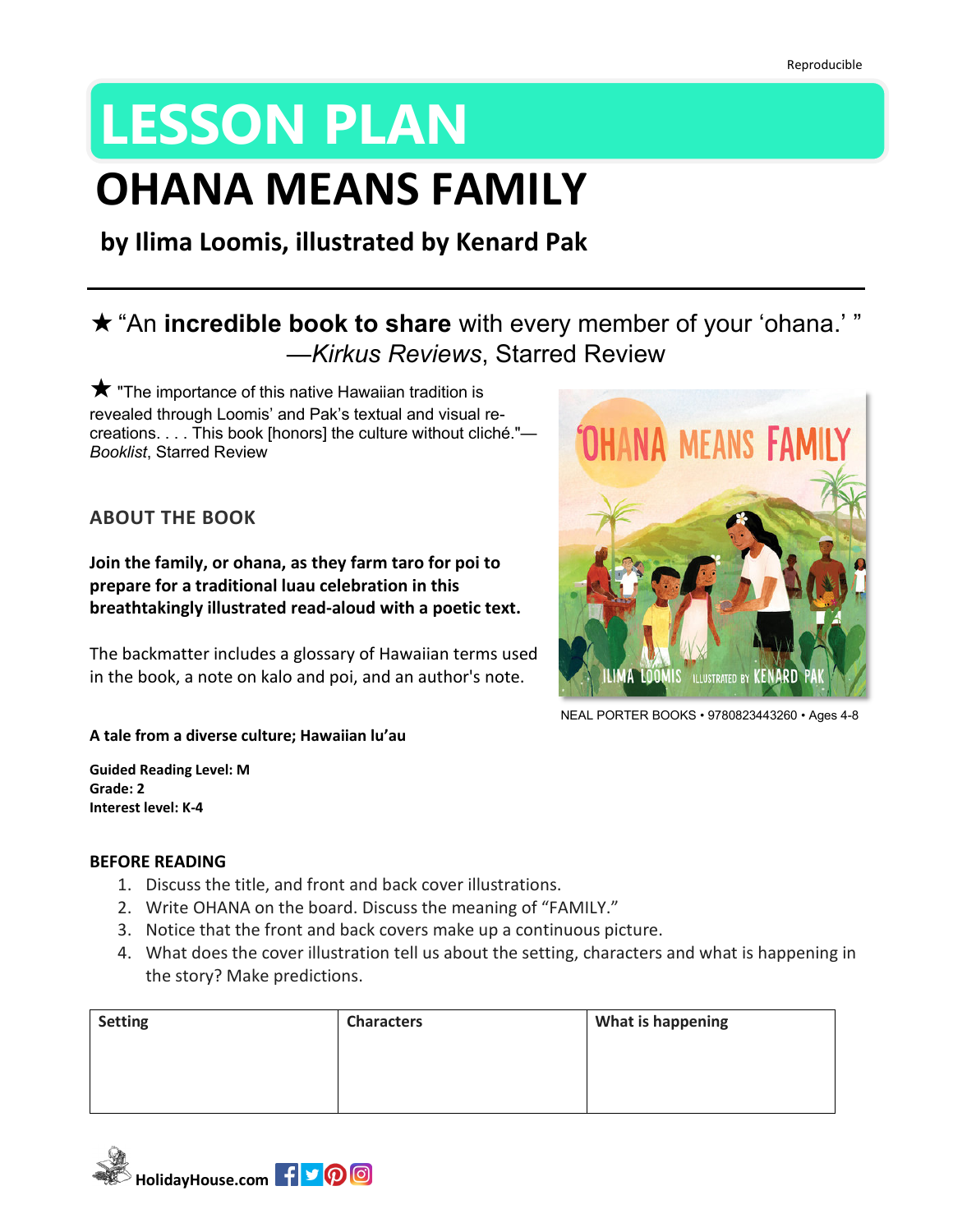**Teacher:** This is a story about the tradition of the Hawaiian lu'au, including homegrown food, an ancient land, a loving family

Ask students the following questions:

- How does your family celebrate when you get together?
- Does your family have any special food traditions?
- •

#### *ESSENTIAL QUESTIONS*

- 1. What is culture?
- 2. Why should we study different cultures?
- 3. How are cultures similar and different?
- 4. What characteristics can we study about cultures?
- 5. How do beliefs and values of individuals affect society?
- 6. How do geography, climate, and natural resources affect the way people live and work?

#### *PICTURE WALK*

- Take a picture walk through the book. Discuss the relationship between the illustrations and what is happening in the story.
- What pictures are repeated throughout the story?

#### *WORD WORK*

- Read the first two pages to figure out the meaning of the vocabulary words.
- New Hawaiian Vocabulary words: **Kalo, poi, ohana, lu'au** "This is the **poi /** For our **ohana's lu'au. /** This is the **kalo /** to make the **poi /** for our **ohana's lu'au."**

#### **DURING READING**

- 1. Read the story to the group without interruption.
- 2. Read the story again. This time think about:
	- Key details in the story; *who, what, where, when, why*, and *how*
	- What is the central message of the story?
	- What kind of story is this?
	- Describe the characters in the story. How are they related?
	- Describe how words and phrases; regular beats, rhymes, and repeated lines supply rhythm and meaning in the story
	- What is the overall structure of the story?
	- Describe how the beginning introduces the story and how the ending concludes the action.
- 3. How does the author use literal and nonliteral meanings as well as repetition to enhance meaning and tone of the story?
- 4. How are the people, land, water and world connected in the story?

"Poi / Kalo / Mud / Water clear and cold / The hands so wise and old / The land that's never been sold / Streams of sunlit gold / Rain in the valley fold / Wind in which stories are told / Sun bright and bold / Ohana, family we love and hold"